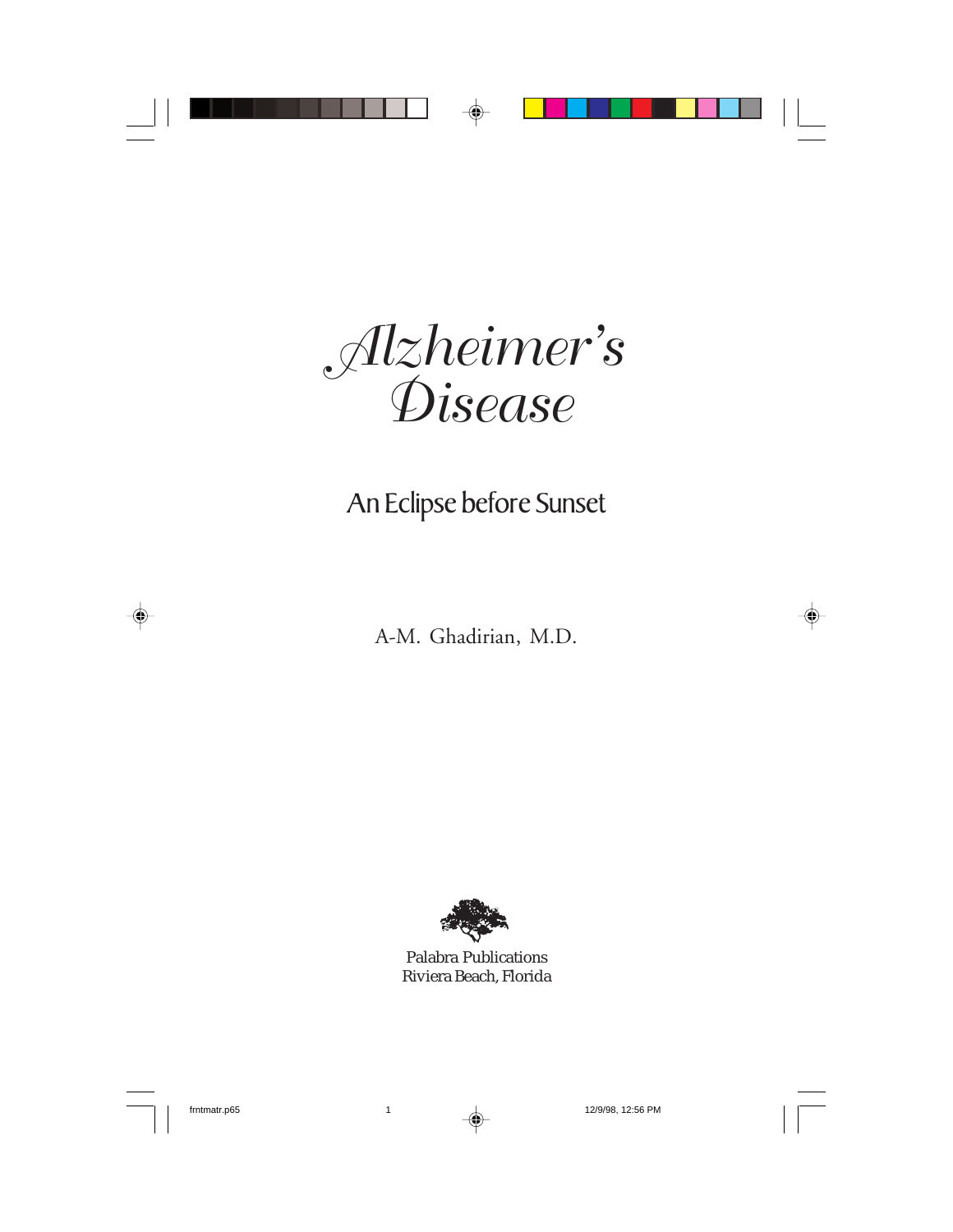Copyright © 1999 A-M. Ghadirian. All rights reserved.

*Alzheimer's Disease: An Eclipse before Sunset* was originally published in *The Journal of Bahá'í Studies* (vol. 1, no. 3).

Printed in the United States of America Design by Suni Hannan

ISBN 1-890101-19-2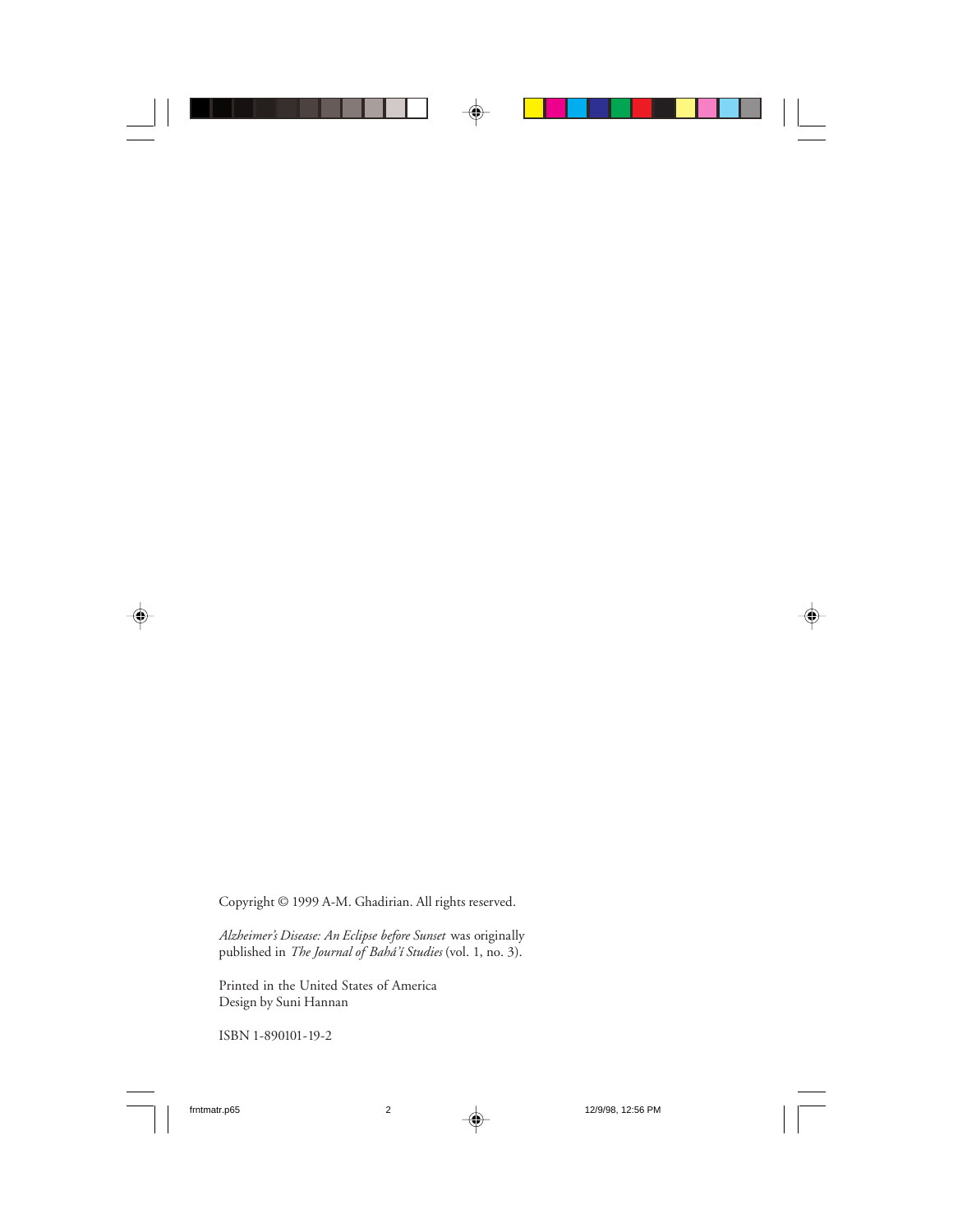# *Foreword*

Professor Ghadirian's booklet captures the bittersweet experience of Alzheimer's disease. For sufferers, the eclipse is often painfully visible before sunset occurs. For those who support sufferers, the distress is equally intense and even longer lasting.

The dual roles of physicians and, by extension, those who support sufferers of any disease, are to restore functioning and relieve suffering. With Alzheimer's disease, lasting restoration of functioning is presently impossible but maintenance of remaining function at its best level is feasible through thoughtful structuring of supportive services and, sometimes, medications. Emphasizing what can still be done rather than lamenting the loss of faculties and functions is an appropriate and gratifying goal in Alzheimer's disease.

Relieving suffering is done more through care, concern and empathy for our universal humanness. Professor Ghadirian's pamphlet offers a great deal of helpful guidance. As Francis Weld Peabody said, "The secret of the care of the patient is in caring for the patient."

> JOHN H. GRIEST, M.D. DISTINGUISHED SENIOR SCIENTIST DEAN FOUNDATION CLINICAL PROFESSOR OF PSYCHIATRY UNIVERSITY OF WISCONSIN MEDICAL SCHOOL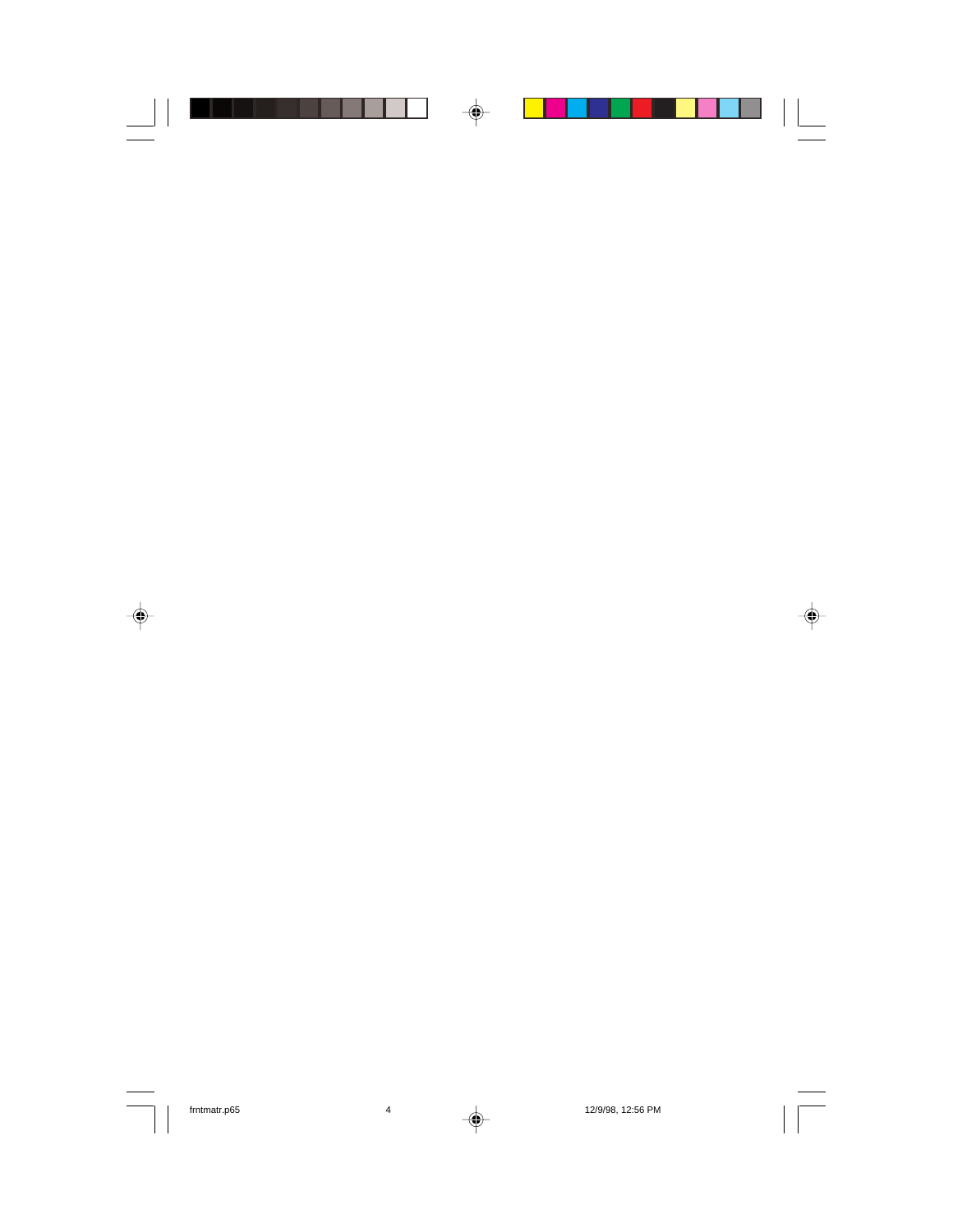## *Introduction*

*With the growing number of elderly people in society and with the rapid advancement of medical knowledge and technology, we are rec*ognizing an increasing number of individuals who suffer from a pro*gressive impairment of intellectual function ³rst discovered at the turn of the century by Alois Alzheimer, a German physician. Alzheimer's disease usually strikes those who are elderly; its cause and cure are unknown. Caring for patients with Alzheimer's disease, whether by fam*ily and friends or by nursing home and health institution staff, is a *formidable task. Even though patients in the advanced stages of the disease may be disturbed, suspicious, and ultimately become helpless, caregivers should be aware of the patients' psychological and spiritual* needs. This booklet offers some thoughts and suggestions based on clini*cal observations and illumined by the Bahá'í teachings. This is a revised and updated version of a paper on the subject originally published in* The Journal of Bahá'í Studies.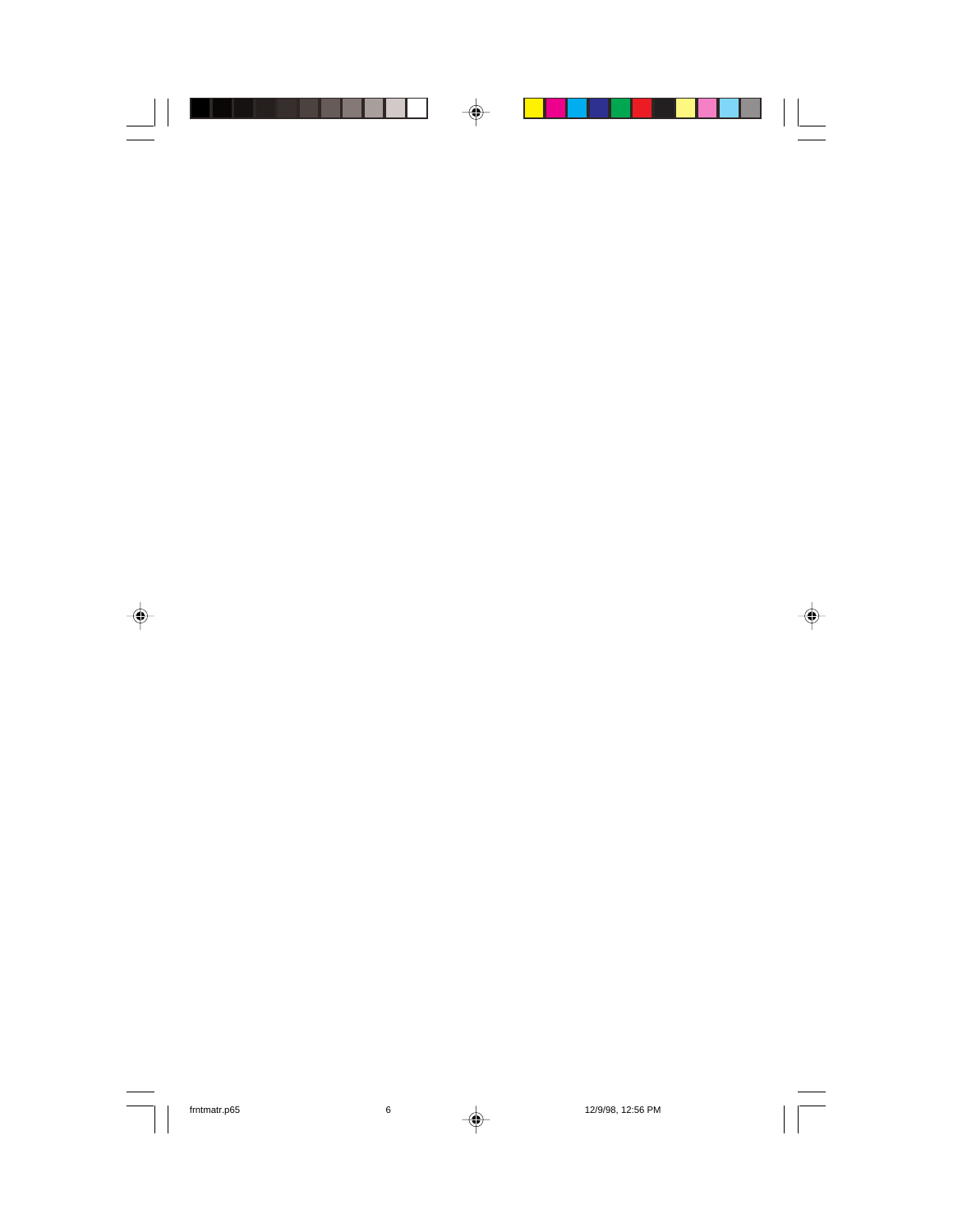*Consider how the human intellect develops and weakens, and may at times come to naught, whereas the soul changeth not.* —'Abdu'l-Bahá

estimated that in 1950 there were approximately 200 million persons and the stimated that in 1950 there were approximately 200 million persons the twentieth century, and the aging population is rapidly increasing. According to the United Nations, it was aged sixty or over throughout the world. By 1975 their number had risen to 350 million. The United Nations' projection for the year 2000 suggests that this number will increase to 590 million and by the year 2025 will rise to over 1,100 million. This is an increase of 224 percent in the fifty-year span since 1975. During the same period, the world's population is expected to increase from 4.1 billion to 8.2 billion, an increase of almost 102 percent. It is therefore estimated that by the year 2025 about 13.7 percent of the world's population will be aged people. In 1975 it was reported 52 percent of all individuals aged sixty or over lived in developing countries, and if this trend continues, that percentage will increase to 72 percent by the year 2025 (United Nations, *Vienna* ). As the proportion of aging people increases, the problem of caring for and coping with elderly people suffering from dementias such as Alzheimer's disease will be one of the greatest challenges facing medicine, public health, and society at large.

## Alzheimer's Disease in an Aging Society

Alzheimer's disease is a type of dementia, and more than 50 percent of all dementia patients suffer from Alzheimer's disease (Thal, "De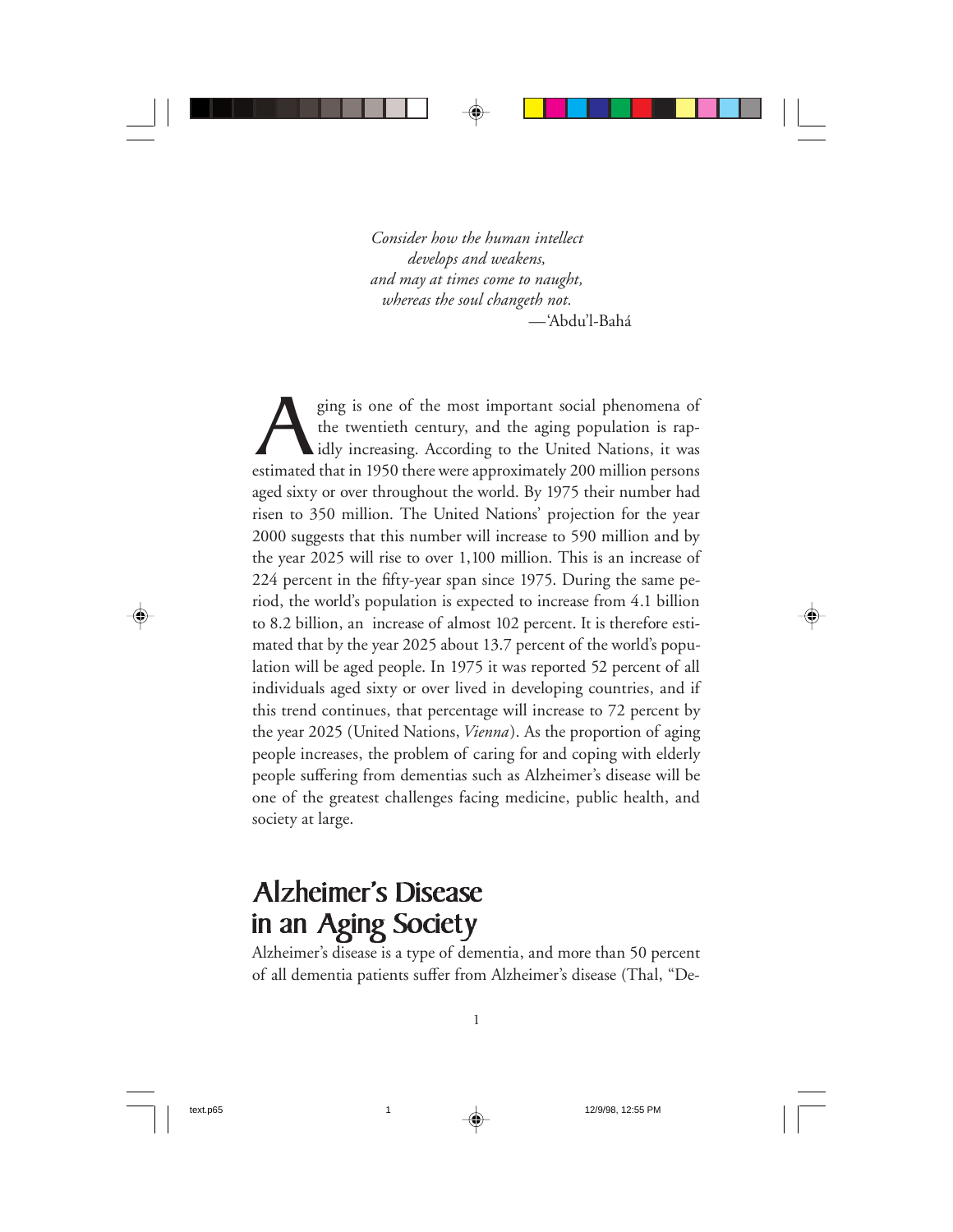mentia" 5). According to the most recent definition of the American Psychiatric Association, the diagnosis of dementia is based on the presence of the following symptoms: (1) demonstrable evidence of impairment in short-term memory with inability to learn new information and impairment in long-term memory with inability to recall information that was known in the past; (2) impairment in abstract thinking, characterized by the inability to find similarities and differences between related words and their meanings; (3) impaired judgment and disturbances of higher cortical (brain) function; and (4) personality changes and disturbances that significantly interfere with work, usual social activities, or relationships with others (American Medical Association, *Diagnostic and Statistical Manual* 107).

Due to the difficulty of establishing a precise diagnosis of Alzheimer's disease, its prevalence is not clearly known. However, its risk of occurrence is age-related. According to the best estimates available, senile dementia including Alzheimer's disease affects almost 15 percent of all individuals over the age of sixty-five (Glenner, *Alzheimer's* 275). It has been estimated that approximately 1 percent of the population is at risk for this disease by the age of sixty-five. The risk of illness rises after age sixty-five to 5 percent and for those eighty years and older to 20 percent (Small, "Psychopharmacological" 8). This figure rises to as much as 47 percent for people who are eighty-five years or older (Small, *Alzheimer's* 2562). There are over 300,000 Canadians who are affected by Alzheimer's disease. It has been reported that "about 2 million individuals suffer from Alzheimer's disease . . . ranking it as the fourth leading cause of death in the United States" (Glenner, *Alzheimer's* 275). A diagnosis of Alzheimer's disease indicates a 50 percent reduction in life expectancy (Glenner, *Alzheimer's* 275).

## Biological Dimensions

The biological cause of this illness is not clearly known, but some possible contributing factors have been identified. Age appears to be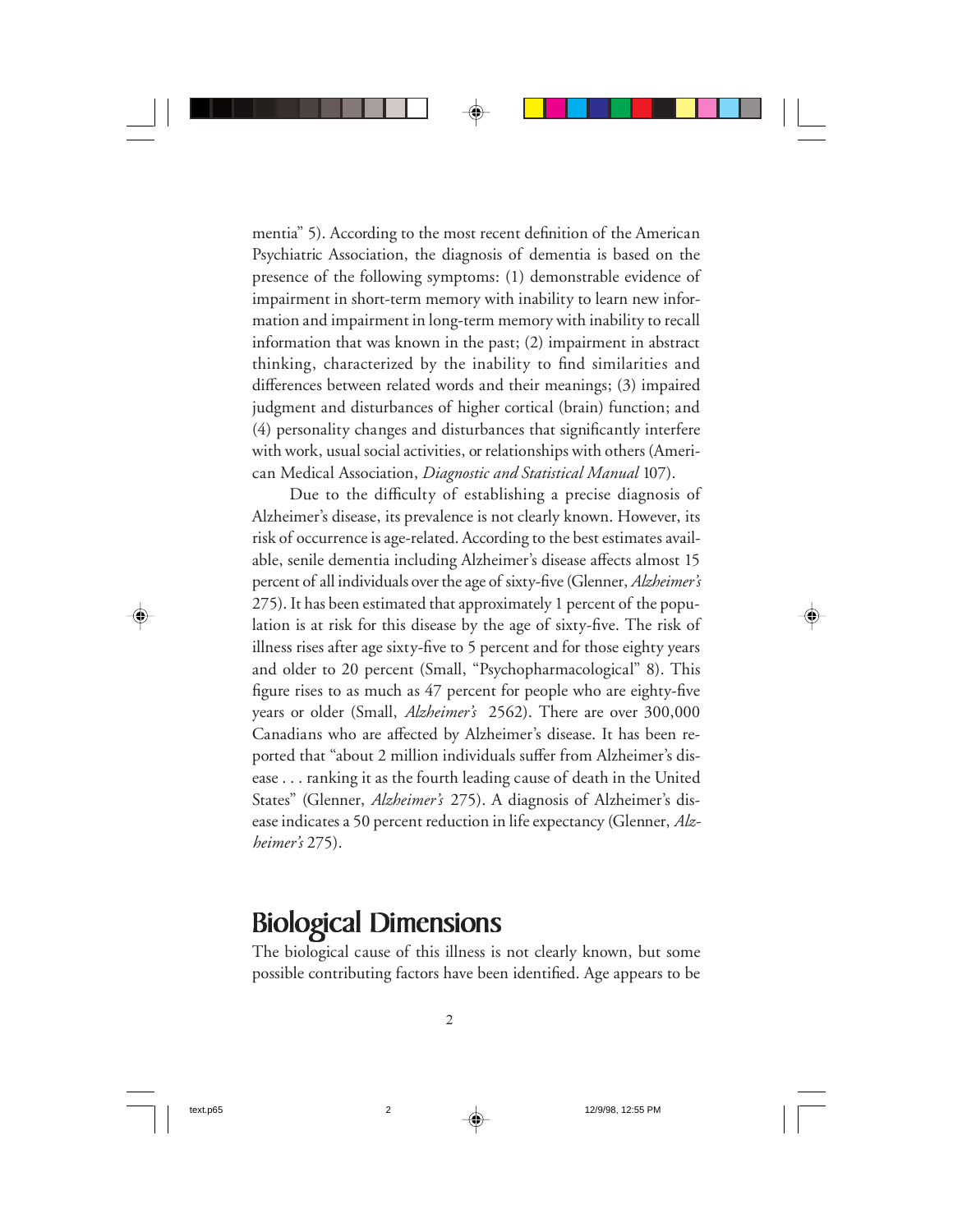the most important factor, and aging of the brain is being carefully studied. Alzheimer, who discovered this illness over ninety years ago, described the disease as a form of accelerated aging.

Genetic predisposition is also an important factor, for the illness is more prevalent in certain families. There is a higher prevalence of the illness among women, but it remains to be seen whether this is because of a greater longevity and higher number of older women in society as compared to men or whether it is due to some as yet unrecognized hormonal and environmental changes in the life of women, (Blass and Poirier ptd. in Gauthier *Clinical Diagnosis and Management* ).

A number of theories of the cause of Alzheimer's disease viral infection, aluminum toxicity, chromosomal abnormalities, cerebrovascular amyloidosis, immunological deficiencies, and deficits in the cholinergic system of the brain—have been proposed, but none has been proven. It is possible that the disease is not caused by a single factor but rather by a combination of factors or an accumulation of insults to the brain.

In the process of aging there is a loss of the larger neurons (nerve cells) of the brain. In patients suffering from dementia, particularly of the Alzheimer type, there are numerous plaques of degenerated neuronal cells (neurofibrillary tangles) in the hippocampus and cortical regions of the brain. The appearance of these plaques in the dominant or non-dominant hemisphere of the brain can make a difference in the symptoms of Alzheimer's disease due to the asymmetry of brain function.

Research towards discovering a cure for this illness has been intensified in recent years. Despite significant progress, finding a cure has been as elusive as uncovering a cause. Alzheimer's disease is a complex illness characterized not only by impairment of intellectual function but also by behavioral and personality deterioration, making its treatment is complex as well. In recent years the cholinergic theory of this illness attracted considerable interest and led to the discovery of medications which for the first time brought about symptomatic improvement of memory functioning in some patients. This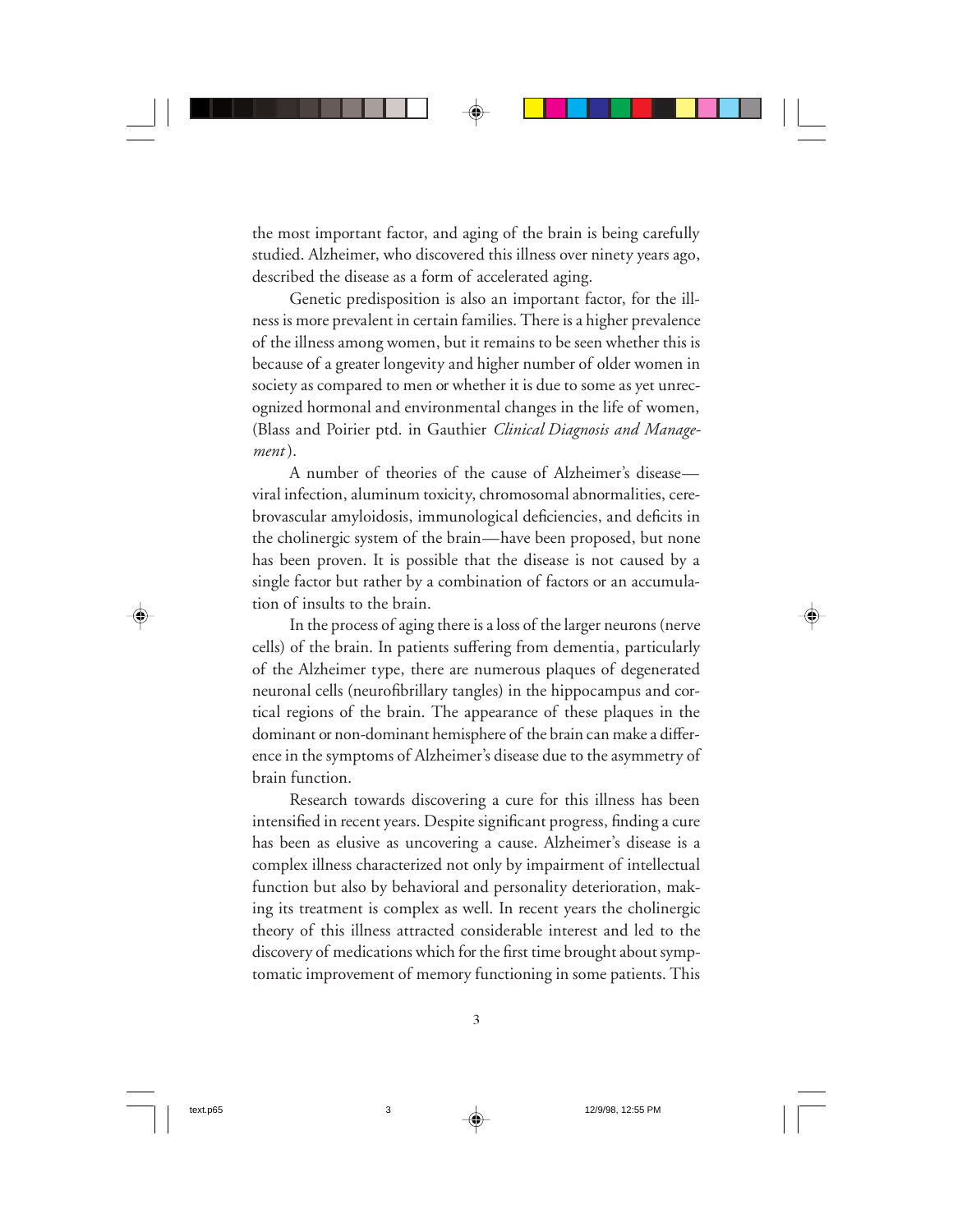approach was based on observations suggesting loss of cholinergic neurons in some parts of the brain. (Gauthier, *Clinical Diagnosis and Management*)

### Psychosocial Dimensions

It seems as if science and technology have paved the way for the rise of an aging population before the human mind and soul were prepared to cope with all the physical, psychological, social, and spiritual implications of this phenomenon. At a time when we are unraveling the mysteries of the universe and conquering nature to our advantage, we face one of our worst fears—the fear of losing our intelligence and memory.

Loss of conscious awareness and the intellectual ability to appraise life circumstances and to maintain a dynamic and effective relationship with the world can be devastating, particularly at a time when, due to aging, our physical, emotional, and psychological strength are declining. The power of understanding is described as the most valuable asset of human reality. The loss of this power presents itself like a monster at the end of the human journey or an eclipse before sunset.

The tragic impact of Alzheimer's disease affects not only the victim but also the relatives, who find a loved one slowly withering into confusion and oblivion or turning into a mistrustful and belligerent stranger in their midst. One patient with Alzheimer's disease was unable to remember that each night she would get up and go to the refrigerator for a snack. In the morning she would accuse others of stealing her food. For the caregivers, living with such an individual is a test of tolerance and love, particularly if they don't know the vicissitudes of the illness.

Patients with Alzheimer's disease show their symptoms in different ways according to their personality structure and the extent of their illness. It is believed that Alzheimer's disease progresses more rapidly when it appears in younger people. In general, after discover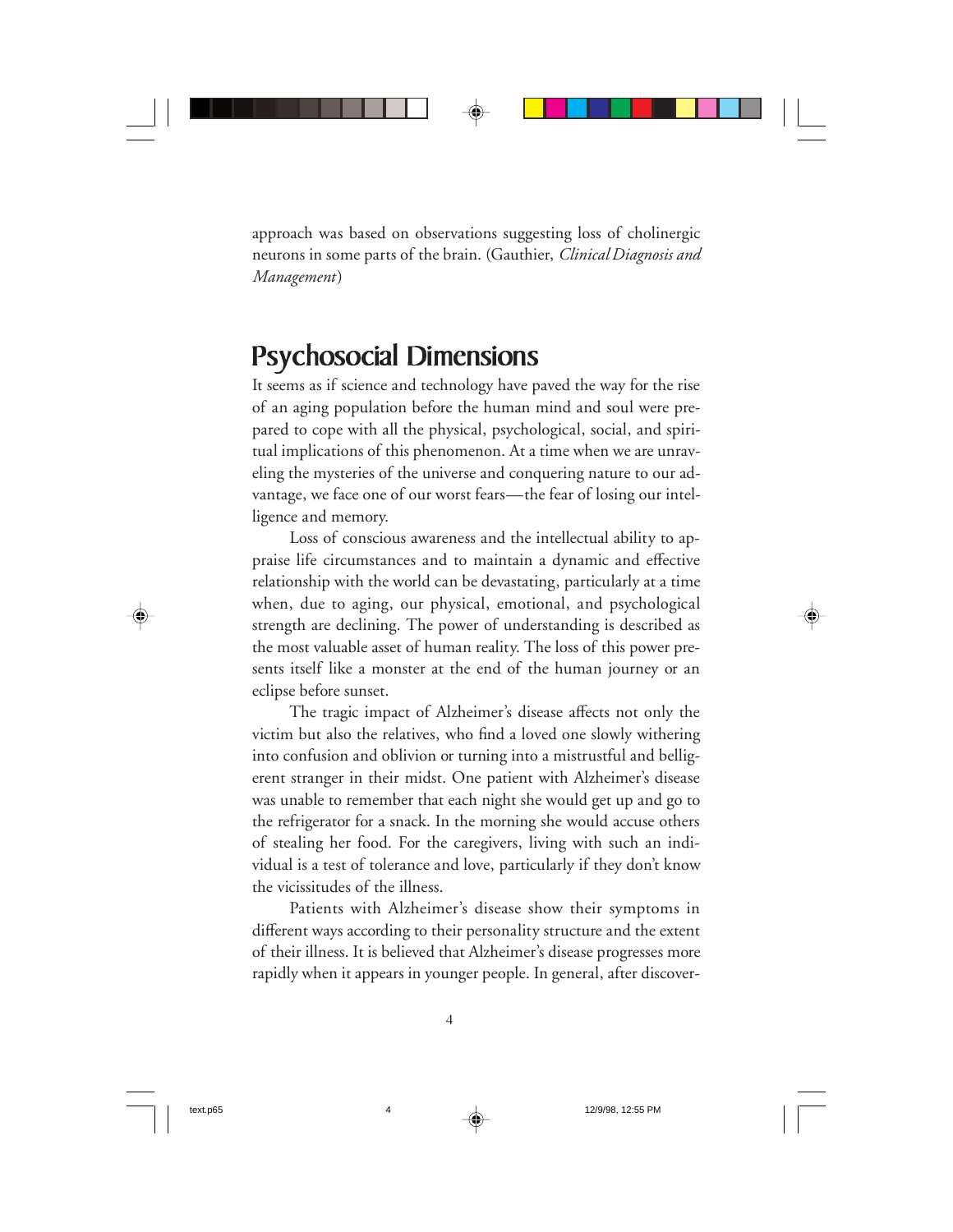ing that they are losing their memory, a process over which they have no control, they may experience a sense of helplessness and despair.

In the next stage patients express considerable mistrust and anger—a protest against what they have lost. Loved ones can no longer be trusted, and home is no longer home. Life becomes very lonesome as they withdraw into a state of total resignation and progressively slip into a dark world of oblivion. At times a lucid presence of mind and clear memory reappear, but like the rays of the sun piercing through a dense cloud, they are sparse and momentary. As the illness progresses patients eventually move toward a vegetative state in which they become entirely dependent on others for their survival.

At other times patients may be totally confused and, in some cases, hallucinate and experience delusions. They may complain bitterly of persecutions. Their behavior may become inappropriate, entirely contrary to their personal values and hence a great embarrassment to their family. They may speak to people who are not present and who, in fact, may have died years ago. They may misidentify strange people as their relatives and reject some of their loved ones as total strangers.

People with Alzheimer's disease are very sensitive to rejection; in fact, symptoms of mistrustfulness may serve as a defense against rejection. As a result of fear of loss of control over themselves and their possessions, demented patients may decide to protect their belongings by hiding them. When they fail to find what they have hidden, they suspect others, usually the closest relative or friend, as the culprit. It is very painful for a loved one to be accused of wrongdoing and yet maintain a loving relationship with such a patient. But this is the very challenge that family members and caregivers face, as most of the mistrustful ideations are consequences of memory loss and symptoms of the illness.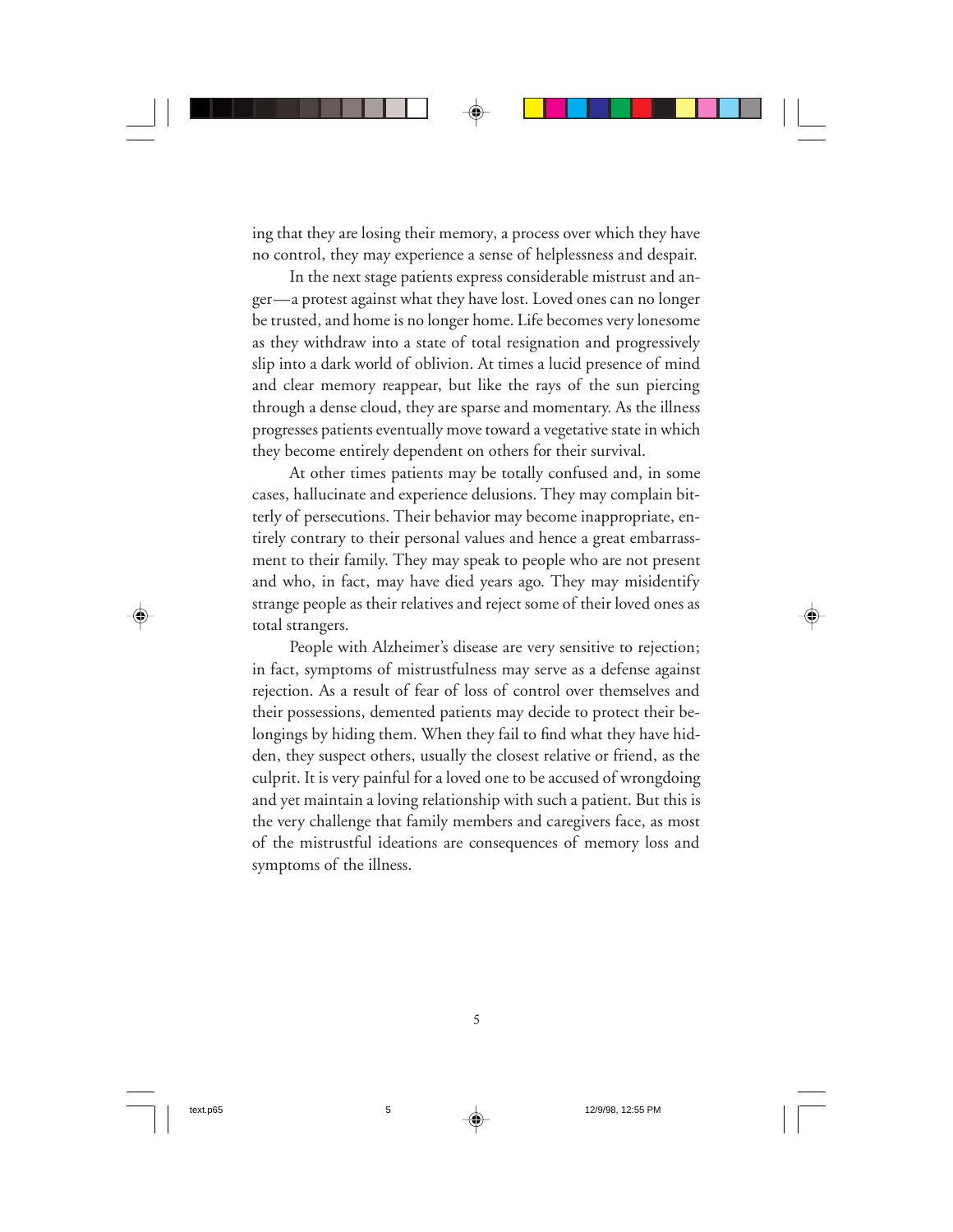## **Memory Changes**

Although progressive memory impairment is a characteristic symptom of Alzheimer's disease, a distinction should be made between a normal memory loss and normal forgetfulness. The following table shows some features of normal and abnormal memory losses.

| Average Person                                         | Alzheimer's Patient                                                                                    | Older Person                                                                                                                 |
|--------------------------------------------------------|--------------------------------------------------------------------------------------------------------|------------------------------------------------------------------------------------------------------------------------------|
| Is seldom forgetful                                    | Often forgets entire<br>experiences (e.g.,<br>may not remember<br>eating and demands<br>a meal)        | Forgets part of an<br>experience (e.g., can<br>remember eating but<br>doesn't remember<br>what fruit was served<br>at lunch) |
| Remembers later                                        | Rarely remembers<br>later                                                                              | Often remembers<br>later                                                                                                     |
| Acknowledges<br>memory lapses<br>lightly               | Acknowledges lapses<br>grudgingly after<br>initial denial and<br>attempts to compen-<br>sate for lapse | Acknowledges lapses<br>readily, often with a<br>request for help in<br>recalling information                                 |
| Maintains skills,<br>such as reading<br>words or music | Skills deteriorate                                                                                     | Skills usually remain<br>intact                                                                                              |
| Follows written or<br>spoken directions<br>easily      | Increasingly unable<br>to follow directions                                                            | Usually able to<br>follow directions                                                                                         |
| Can use notes or<br>reminders                          | Increasingly unable<br>to use notes or<br>reminders                                                    | Usually able to use<br>notes or reminders                                                                                    |
| Can care for self                                      | Increasingly unable<br>to care for self                                                                | Usually able to care<br>for self                                                                                             |

Reprinted by permission of the American Psychiatric Association. Let's Talk Facts About Alzheimer's Disease, Washington, D.C.,

American Psychiatric Press Inc., 1992.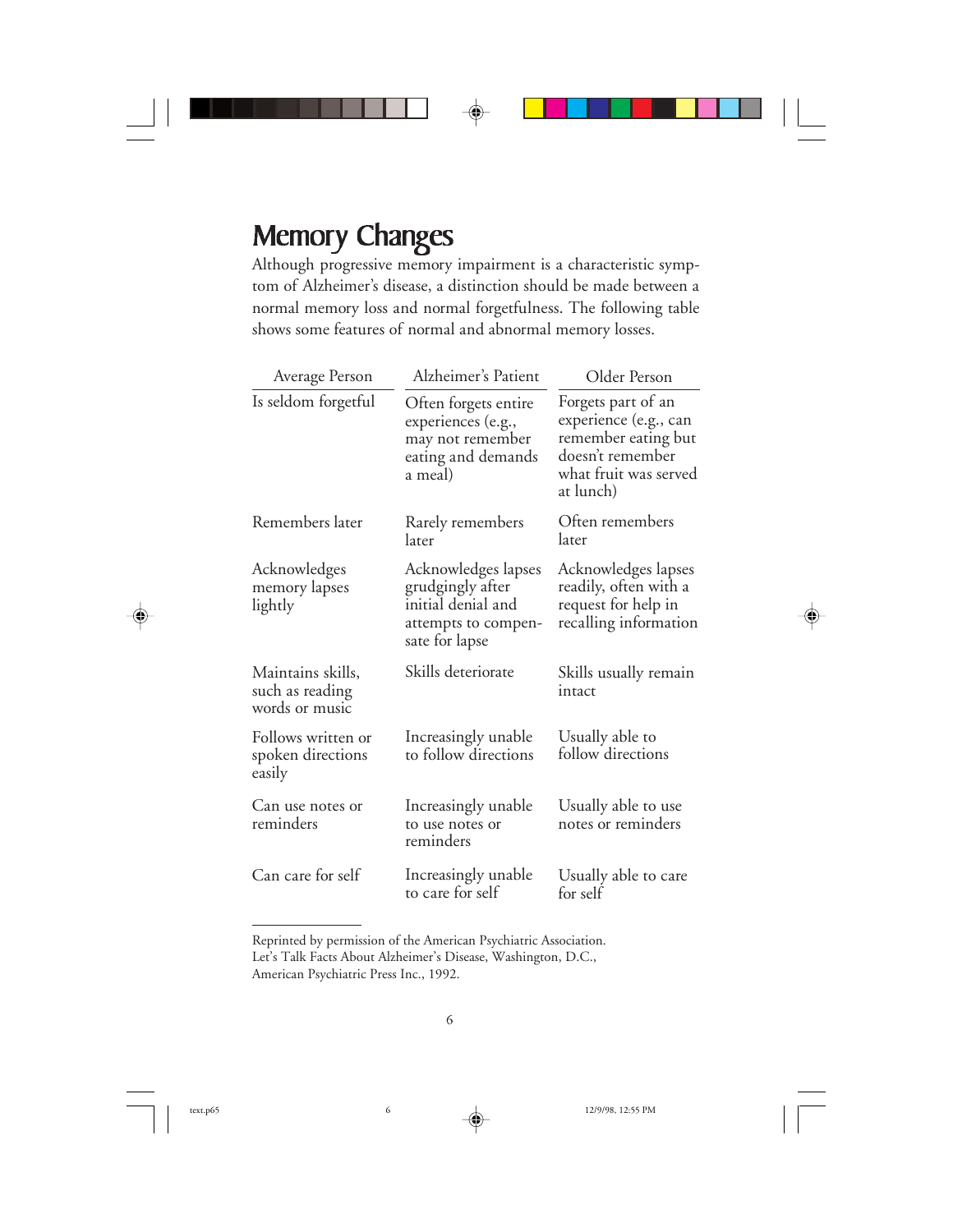## Spiritual Dimensions

Although patients with Alzheimer's disease lose their memory and intellectual faculties, they often maintain a sense of intuition and a mysterious spiritual awareness. This awareness, which they are unable to articulate and express, transcends the barrier of their illness.

In the Bahá'í writings, special emphasis has been put on the human spirit as a "Divine Trust." According to 'Abdu'l-Bahá this Divine Trust "must traverse all conditions, for its passage and movement through the conditions of existence will be the means of its acquiring perfections" (*Some Answered Questions* 200). Furthermore, 'Abdu'l-Bahá indicates that The temple of man is like unto a mirror, his soul is as the sun, and his mental faculties even as the rays that emanate from that source of light. The ray may cease to fall upon the mirror, but it can in no wise be dissociated from the sun" (*Bahá'í World Faith* 346–47). From this remark we can discern that if mental faculties such as intelligence and memory (like the rays of the sun) become impaired, this by no means indicates that the soul has ceased to function; rather it means that the instrument (the brain or mirror) is unable to reflect the power of those faculties. Likewise, if the computer breaks down, it is not an indication that the programmer has ceased to exist.

In the Bahá'í teachings the relationship between mental illness and the human spirit is like the relationship between the cloud and the sun. Bahá'u'lláh states:

Consider . . . the sun when it is completely hidden behind the clouds. Though the earth is still illumined with its light, yet the measure of light which it receiveth is considerably reduced. Not until the clouds have dispersed, can the sun shine again in the plenitude of its glory. Neither the presence of the cloud nor its absence can, in any way, affect the inherent splendor of the sun. The soul of man is the sun by which his body is illumined, and from which it draweth its sustenance, and should be so regarded. (Bahá'u'lláh, *Gleanings* 155)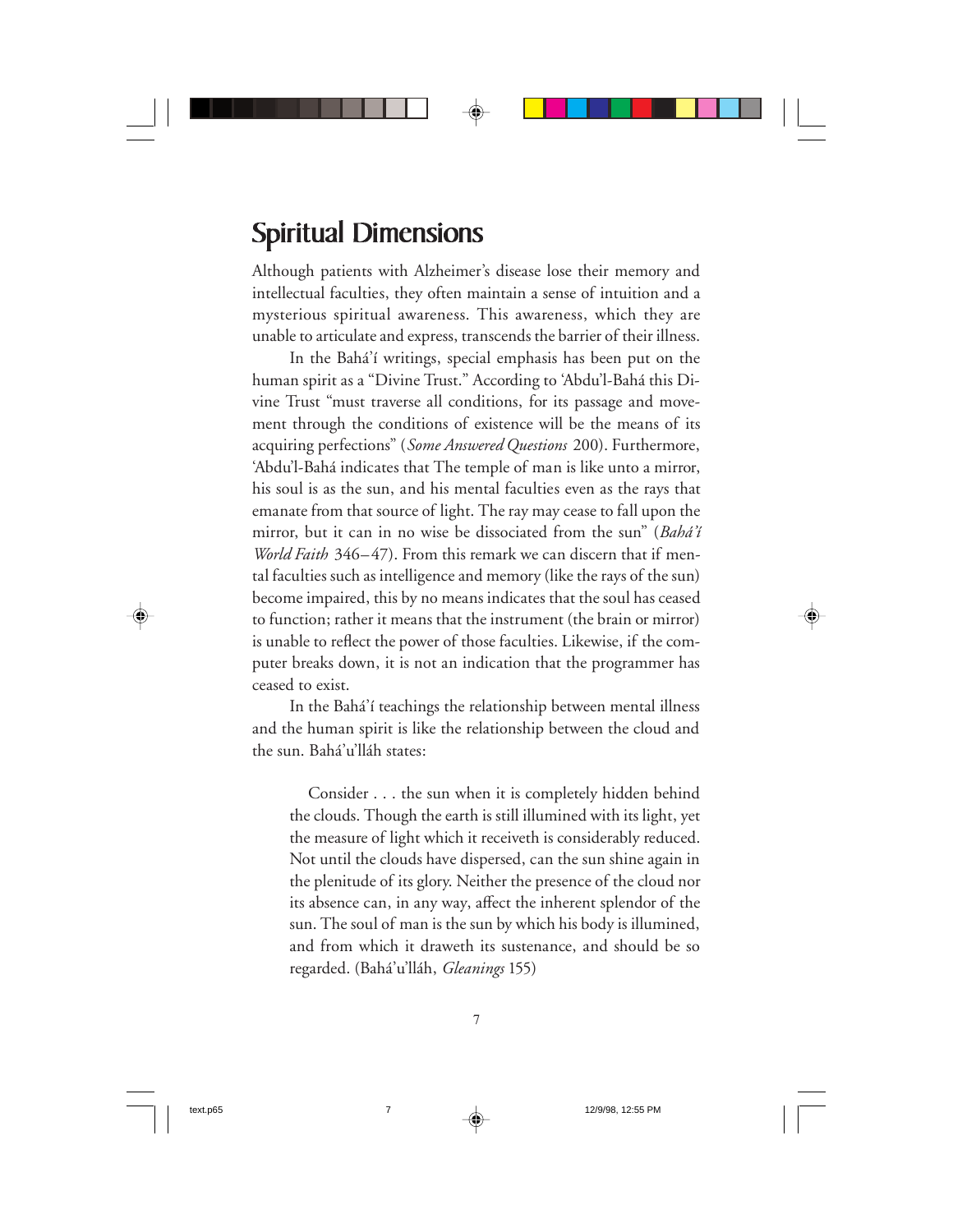As the cloud prevents the sun from illuminating the earth, likewise mental illness prevents the soul from showing its power through the instrument of the body. The movement or the density of the clouds will have no effect on the natural quality of the sun, which is to shine. Likewise, the spirit, 'Abdu'l-Bahá explains, is "changeless" and "indestructible" (*Paris Talks* 65).

Know thou that the soul of man is exalted above, and is independent of all infirmities of body or mind. That a sick person showeth signs of weakness is due to the hindrances that interpose themselves between his soul and his body, for the soul itself remaineth unaffected by any bodily ailments. (Bahá'u'lláh, *Gleanings* 153–54)

Therefore mental and physical illnesses have no bearing on the progress of the human spirit. The spirit will continue to advance, as progress is one of the essential qualities of the human spirit. Thus it is conceivable that a person may suffer from mental or neurological illness and yet maintain his inherent spiritual capacity.

There are certain misunderstandings concerning the relationship between spirituality and human involvement in life crisis and environmental stress. One of these is the assumption that "being more spiritual" means having fewer problems to deal with or having no problems at all. "Being spiritual" can also mean that we may have to face as many problems as anyone else but that our capacity for tolerance and our ability to accept stressful life events will grow with our vision of life and its destiny (Ghadirian, *Ageing*). A traveler on a long journey should realize that there might be unexpected surprises, such as changes in climate, hazards of the road, unfriendly encounters, and new adaptations that have to be made to arrive at the destination. Crises should be taken as new challenges for personal growth.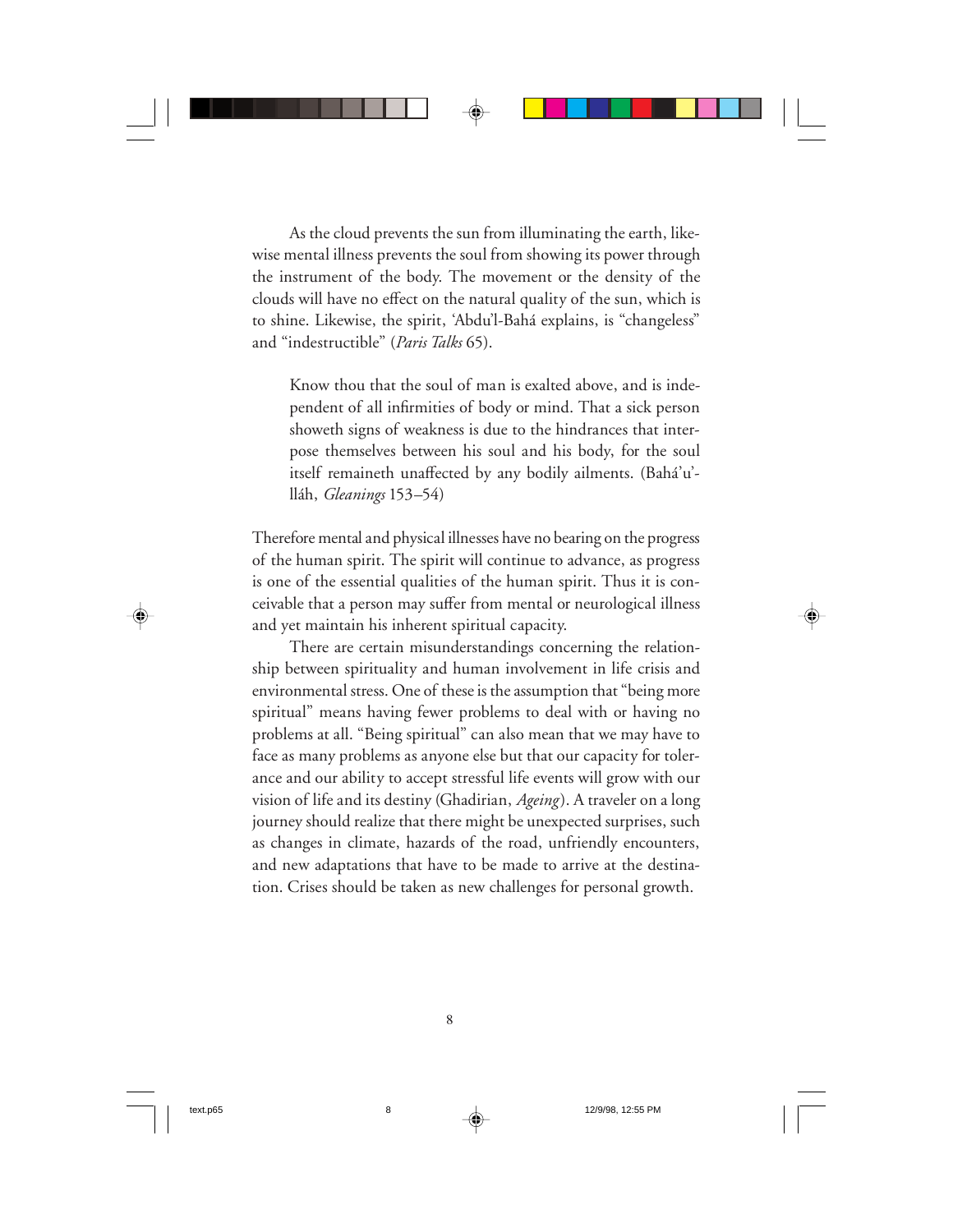## Caring for Patients with Alzheimer's Disease: A Family Challenge

The most formidable challenge facing the family is to accept the reality of the illness, that it exists, that it has struck a loved one, and that it will persist until the end of the victim's life unless medicine discovers a cure. Because there is no cure for Alzheimer's disease at present, long-term care for these patients is a major challenge for family members and other caregivers. Indeed, it has been reported that approximately one-third of those caring for patients with Alzheimer's disease suffer from exhaustion and stress as well as from injuries sustained as a result of the physical task of caring for these patients ("News & Notes").

There are a number of myths and misconceptions about patients with Alzheimer's disease, one of which is that because of loss of memory these patients do not suffer much from the impact of the illness. But close observation indicates that unless in the advanced stage, many of these patients show an intuitive awareness and painful realization of their intellectual impairment, which they very often deny. Another misconception is that, through intellectual stimulation, the caregiver can help patients regain their lost memory. Consequently in some families the spouse or other caregivers may resort to harsh and persistent memory exercises, whose only results are frustration and a feeling of helplessness. Patients with Alzheimer's disease will continue to lose memory and the ability to learn new intellectual skills unless a treatment is found.

Mace and Rabins in their book, *The 36-Hour Day,* extensively discuss issues pertaining to caring for patients with Alzheimer's disease. They urge caregivers to avoid confrontation or argumentation. Life should be made as easy and as simple as possible, avoiding complicated messages and signals, because patients with Alzheimer's disease cannot follow these for proper decisions. Decision making can become particularly difficult when there are many choices. In normal circumstances, decisions are made on the basis of facts; in Alzheimer's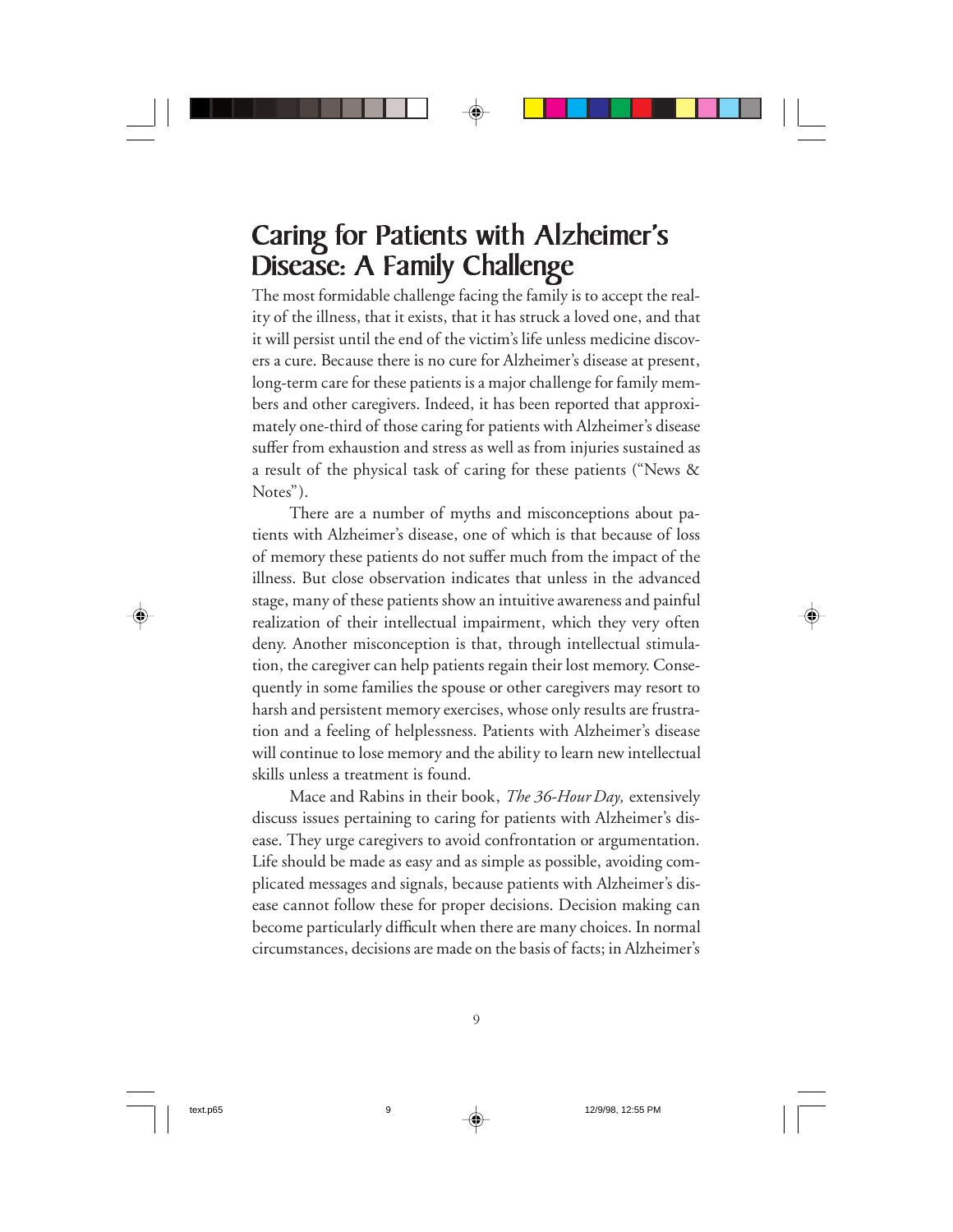patients, memory fails to assimilate and present the facts, often leading to decisions that are irrelevant to current situations.

Another misconception arises from the fact that patients with Alzheimer's disease generally look healthy prior to their terminal stage. Because of this healthy appearance, caregivers and friends are at times reluctant to recognize or accept the tragic impairment taking place within the patient. They expect sufferers to perform as well intellectually and emotionally as they appear physically.

In caring for patients with Alzheimer's disease, as in any other cases of dementia, one should look beyond the person who is mentally impaired and confused. According to 'Abdu'l-Bahá, the mind is circumscribed, but the soul is limitless. Caregivers should reach for that limitless soul. As the patient becomes increasingly inaccessible through verbal communication, greater effort should be made to establish and maintain a contact with his or her feelings and soul. But how do we know if we are in touch with the feelings of someone who cannot respond adequately to a question? How can we reach a person's soul when that person despises us as strangers, never to be trusted? This is a most difficult challenge, particularly in the Western world, where emphasis is more on the mind and intellect than on feeling and intuition. People don't know how to relate to one another through their soul, fearing that they may be accused of being superstitious. Spiritual contact through prayer and meditation and the unconditional love and affection shown by family and friends will facilitate the contact these patients need, a contact that becomes increasingly necessary when verbal communication becomes meaningless or impossible. If the caregivers make a new adjustment to the needs of the patient, a new journey can begin.

Often family members and caregivers of an Alzheimer patient are frustrated and are concerned with the "mirror" and not the "sun." They don't look for the rays of the soul beyond the "mirror." They judge the patient according to their own values and find the result disappointing. Caregivers are like the co-travelers of patients with Alzheimer's disease who need to complete their journey through this world with the help of their friends and loved ones. This journey is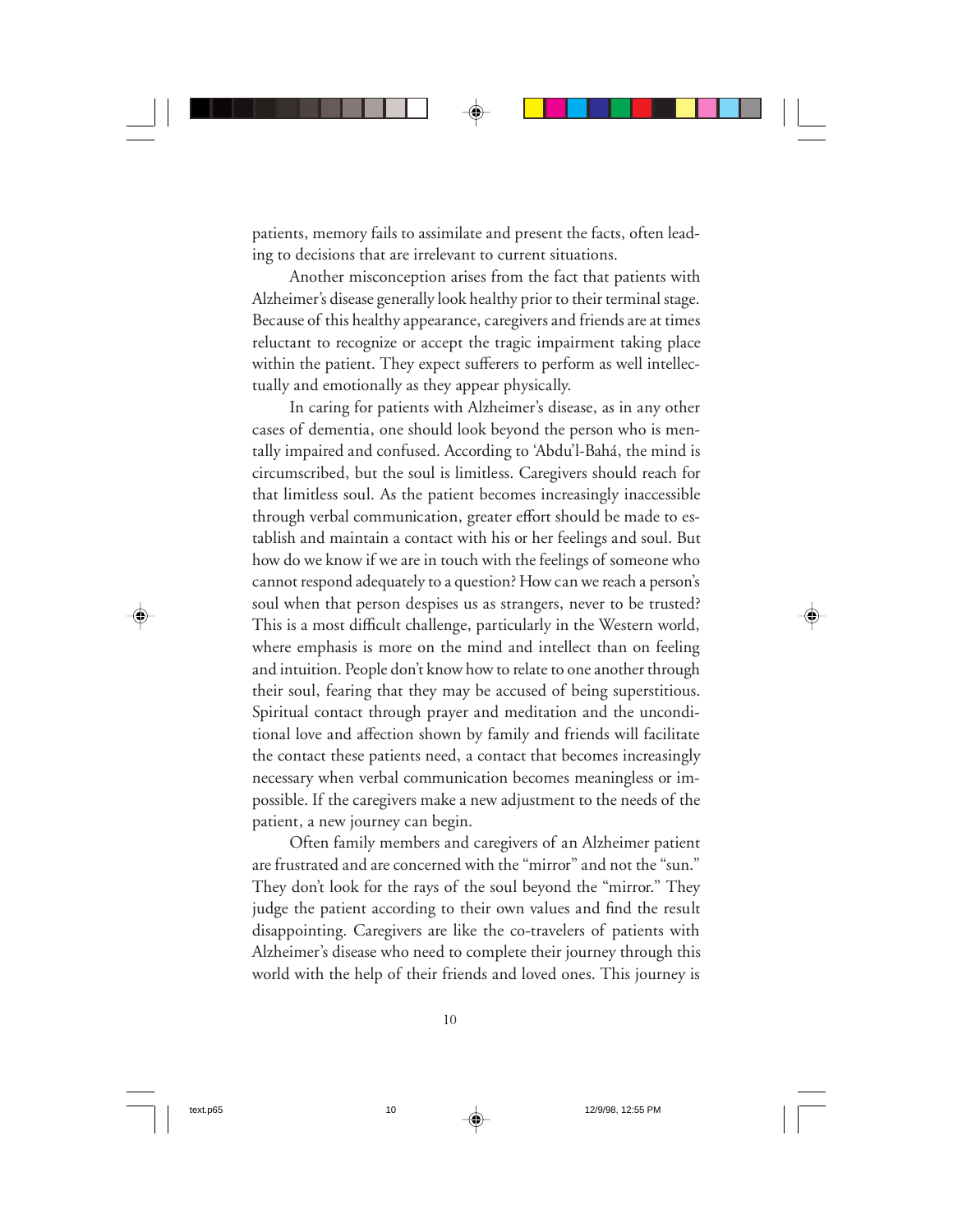too difficult for the patient to bear all alone. The co-travelers, for their part, will discover new mysteries of the reality of this journey of life. Although it appears a very strenuous, physical journey, it is also a spiritual companionship. It is an act of faith more than an act of reason.

There are a large number of demented patients who are being cared for and looked after by their families and relatives, who have their own share of pain and suffering. Caregivers receive little recognition or support for their never-ending hours of tedious responsibilities. Caring for a demented patient is a type of giving for which there is no return. With some rare exceptions, there is little expression of gratitude or joy of acknowledgment from these patients to brighten the days of their caregivers. The attention span, judgment, and the ability to recognize the loving care of others are too limited or impaired in the patient to allow him or her to appreciate the value of these services. Caregivers complain that they offer a great deal but see no improvement. They need to be heard and understood. The following words of Bahá'u'lláh point out the great importance of their task: "Should anyone give you a choice between the opportunity to render a service to Me and a service to them [parents], choose ye to serve them, and let such a service be a path leading you to Me" (*Lights of Guidance* 530).

Family members and other caregivers need a great deal of support and reassurance. They often feel guilty, thinking that they don't give enough; they may attribute the patient's deterioration to a failure of their care. Because of their constant involvement in caring they isolate themselves from others making themselves more vulnerable to burnout and exhaustion. In responding to a patient's needs, they overlook or deny their own needs, the result of which is a feeling of anger and resentment. They are "the hidden victims" (Zarit, Orr, and Zarit, *Hidden Victims*) of Alzheimer's disease to whom society has given little attention or recognition. Today, in many parts of the world there are local Alzheimer Societies where family members and other caregivers can meet on a regular basis and share their own views and feelings. Through such periodic contact they realize that they are not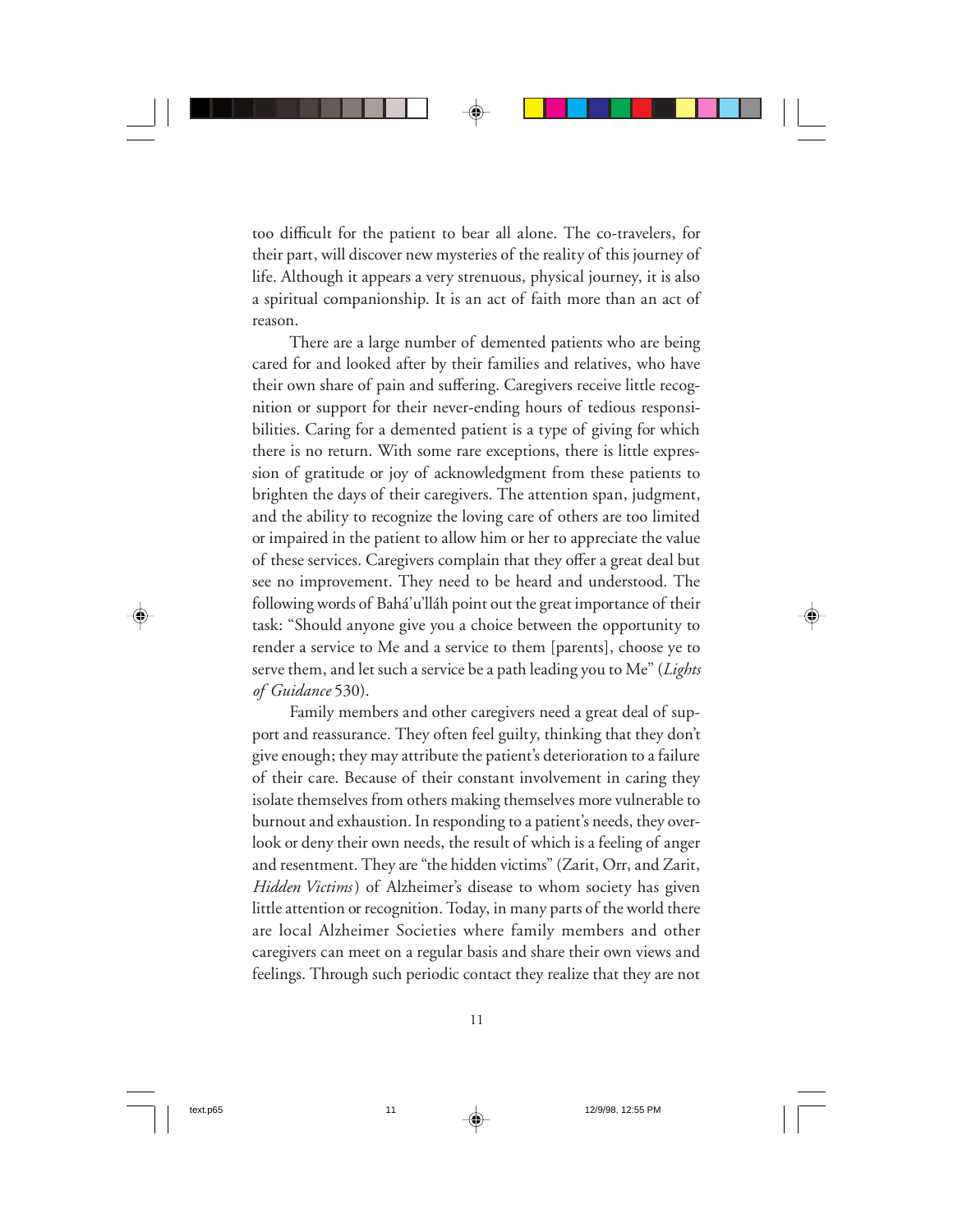alone in their predicament and discover new ways of coping and caring for their loved ones. They need not only to be understood but also to be relieved from their burden of caring periodically so that they may attend to their own needs and regain their strength.

### Some Suggestions on Caring

The following are some thoughts and suggestions with respect to caring for patients with Alzheimer's disease.

- We need to reassess our attitude toward pain and suffering and to recognize the role of these difficulties in our personal growth and fulfillment. In a youth-worshipping and death-denying world, caring for old and aging people with or without dementia is a personal challenge that can give new meaning to our lives. It helps us grow spiritually and moves us away from our selfcenteredness. To show love and care for someone who is helpless and impaired will help us develop the virtues we need in our journey through this world. It will serve as an impetus for spiritual growth.
- We need to pray and meditate with the patient whenever possible. The creative words of the divine Manifestation are invested with a potency that can comfort the soul and alleviate pain and suffering as they unfold the meaning and mystery of life before us. It is not always possible for a demented person to attend fully in reciting a prayer, but this does not mean that person's soul is unaware of the prayerful moment spent with others.
- We need to discover certain clues that make contact with these patients more practical and possible. One seventy-eight-year-old patient was reported to show her delight only at the birthday of her grandchildren when she would spontaneously start singing "Happy Birthday." These precious moments were her only fleeting contact with the world of reality. After the birthday celebration she would slip into her world of confusion.
- We need to be aware that the elderly, especially patients with Alzheimer's disease, are frightened of rejection and of being abandoned by their family members and friends. This view generates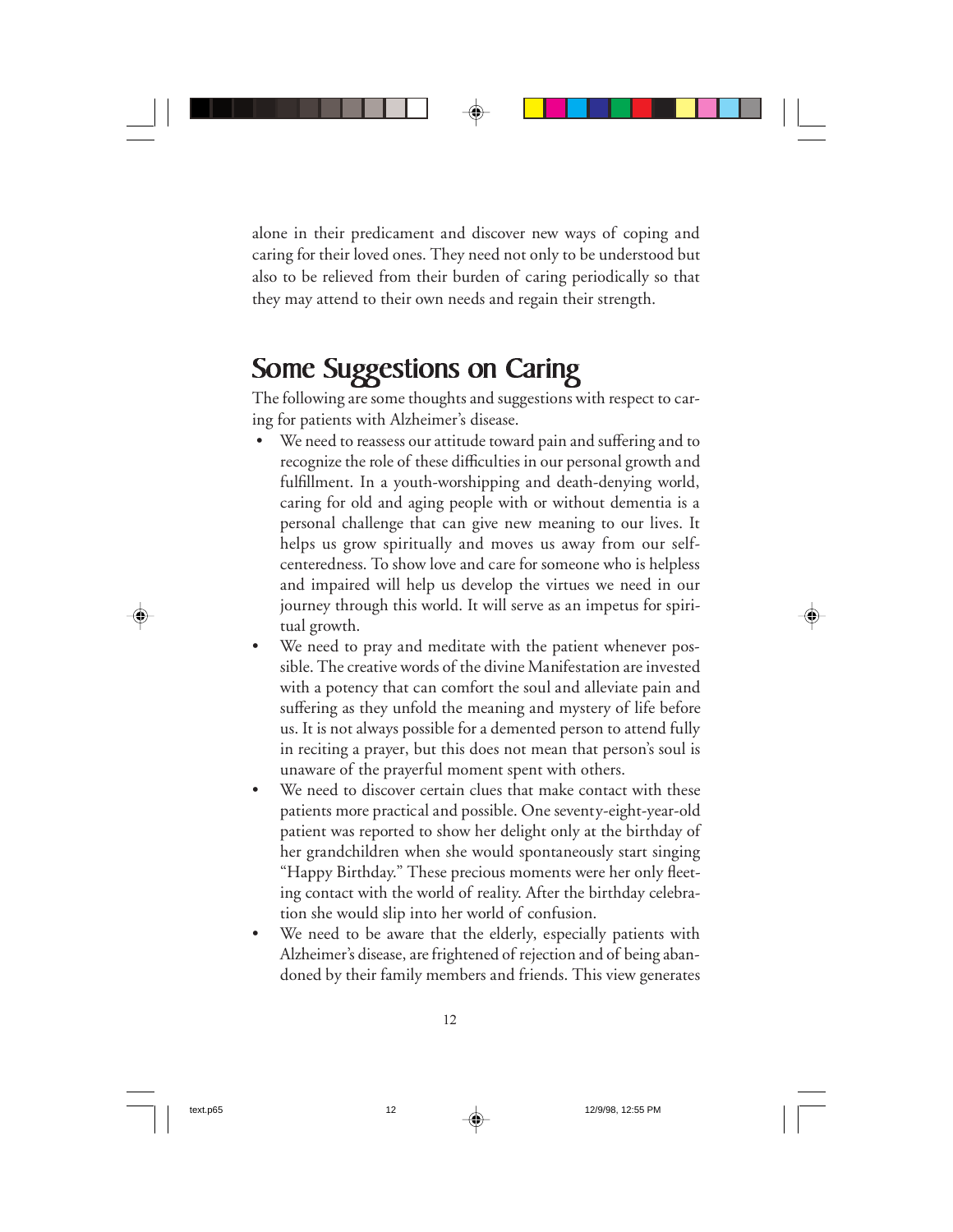a great deal of anxiety and insecurity. They need to be reassured frequently that they will not be abandoned.

- We need to accept the patients as they are, and not as they used to be or as they "ought" to be. They cannot be changed by our wishes, but we can make life easier for them. We must reflect and meditate on the nobility of the human soul in creation and respect this nobility under all conditions of the journey through this world. Illness is a condition that we do not choose but which comes to us as a challenge.
- We need, as long as possible, to keep the patient at home in an accustomed environment in which the individual feels secure. The impersonal and sterile atmosphere of professional institutions, in the absence of constant family contact, can reinforce patients' belief that they are being abandoned. Care at home, however, is not always possible as the advent of the terminal stage and the need for constant care, often for medical reasons, will make it necessary to give consideration to nursing homes or similar environments. In some cultures this separation can create a great deal of anguish and guilt in family members, while in other cultures such a decision is welcomed at a much earlier stage of the illness. It is a personal decision to be made at the family level, and it is never easy.

In conclusion, the Bahá'í writings tell us that while we are still in this world, we should prepare our souls by acquiring the divine virtues that are essential for the progress of our souls in the next world. Among the attributes indicated in the Bahá'í writings are spirituality, faith, assurance, and the knowledge and love of God. 'Abdu'l-Bahá states:

When our thoughts are filled with the bitterness of this world, let us turn our eyes to the sweetness of God's compassion and He will send us heavenly calm! If we are imprisoned in the material world, our spirit can soar into the Heavens and we shall be free indeed!

When our days are drawing to a close let us think of the eternal worlds, and we shall be full of joy! (*Paris Talks* iii)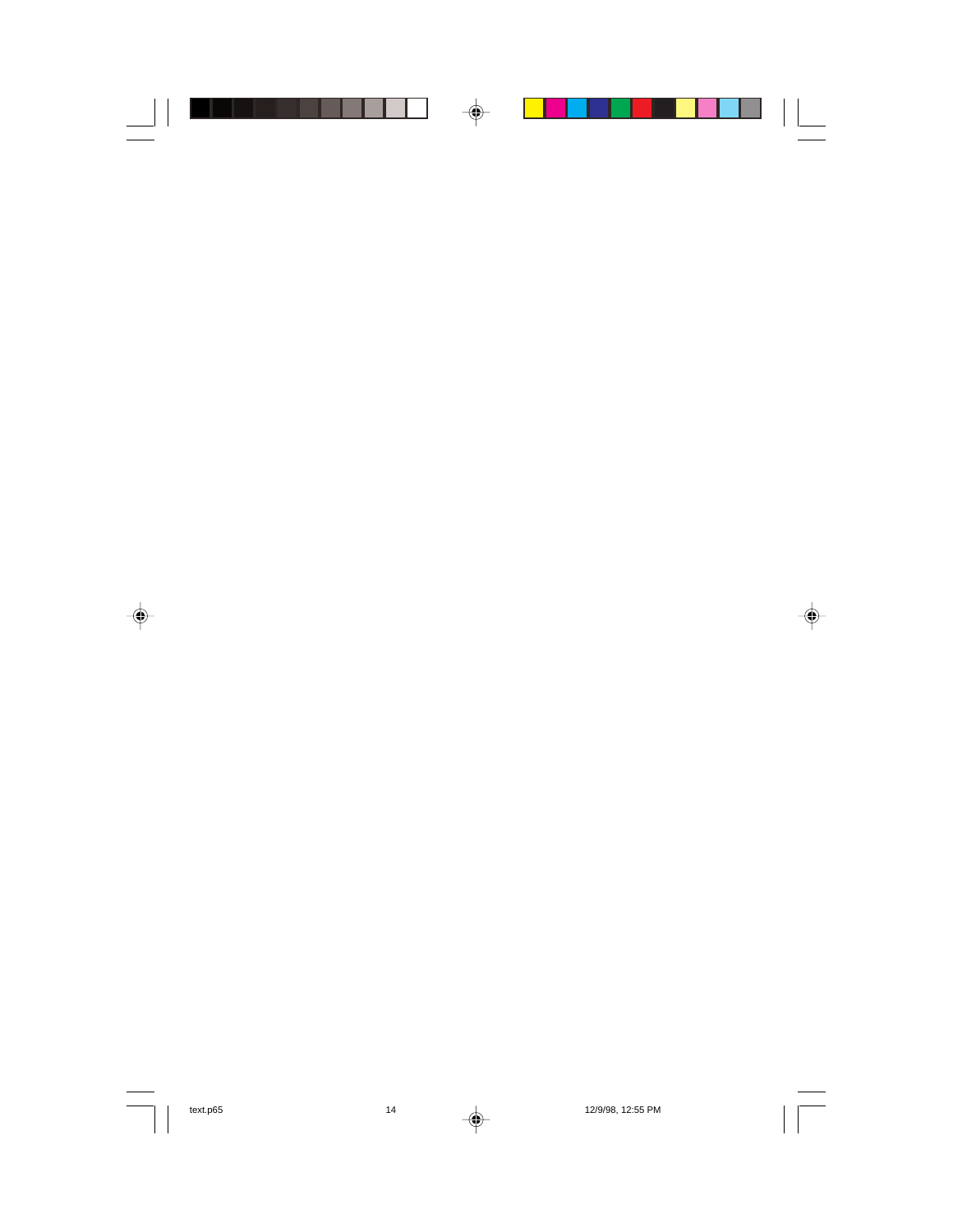#### Works Cited

'Abdu'l-Bahá. *Some Answered Questions*. Collected and translated by Laura Clifford Barney. Wilmette, Ill.: Bahá'í Publishing Trust, 1981.

MMM. *Paris Talks*. London: Bahá'í Publishing Trust, 1969.

- MMM. *Tablet to Dr. Forel,* in *The Bahá'í Revelation.* London: Bahá'í Publishing Trust, 1955, p. 221.
- American Psychiatric Association. *Alzheimer's Disease. Let's Talk About Mental Illness.* Washington, D.C., American Psychiatric Press, Inc., 1992.
- American Psychiatric Association*. Diagnostic and Statistical Manual of Mental Disorders*. 3d ed. Washington, D.C.: American Psychiatric Association, 1987.
- Bahá'u'lláh. *Gleanings from the Writings of Bahá'u'lláh.* Translated by Shoghi Effendi. Wilmette, Ill.: Bahá'í Publishing Trust, 1983.
- Bahá'u'lláh and 'Abdu'l-Bahá. *Bahá'í World Faith*. Wilmette, Ill.: Bahá'í Publishing Trust, 1976.
- Bahá'u'lláh and 'Abdu'l-Bahá. *The Reality of Man: Excerpts From the Writings of Bahá'u'lláh and 'Abdu'l-Bahá*. Rev. Ed. Wilmette, Ill.: Bahá'í Publishing Trust, 1962.
- Blass J. P. and Poirier J. "Pathophysiology of the Alzheimer syndrome in Gauthier, Serge *Clinical Diagnosis and Management of Alzheimer's Disease.* Martin Duritz Ltd, London, 1996, pp. 17–20.
- Gauthier, S.: *Clinical Diagnosis and Management of Alzheimer's Disease*. Martin Dunitz Ltd., London, 1996.
- Ghadirian, A-M. *Ageing: Challenges and Opportunities.* Oxford: George Ronald, 1991.
- Glenner, George G. "Alzheimer's Disease: The Pathology, the Patient, and the Family." *Senile Dementia of the Alzheimer Type*. Ed. J. Thomas Hutton and Alexander D. Kenny. New York: Alan R. Liss, 1985.

MMM. *Foundations of World Unity*. Wilmette: Bahá'í Publishing Trust, 1979.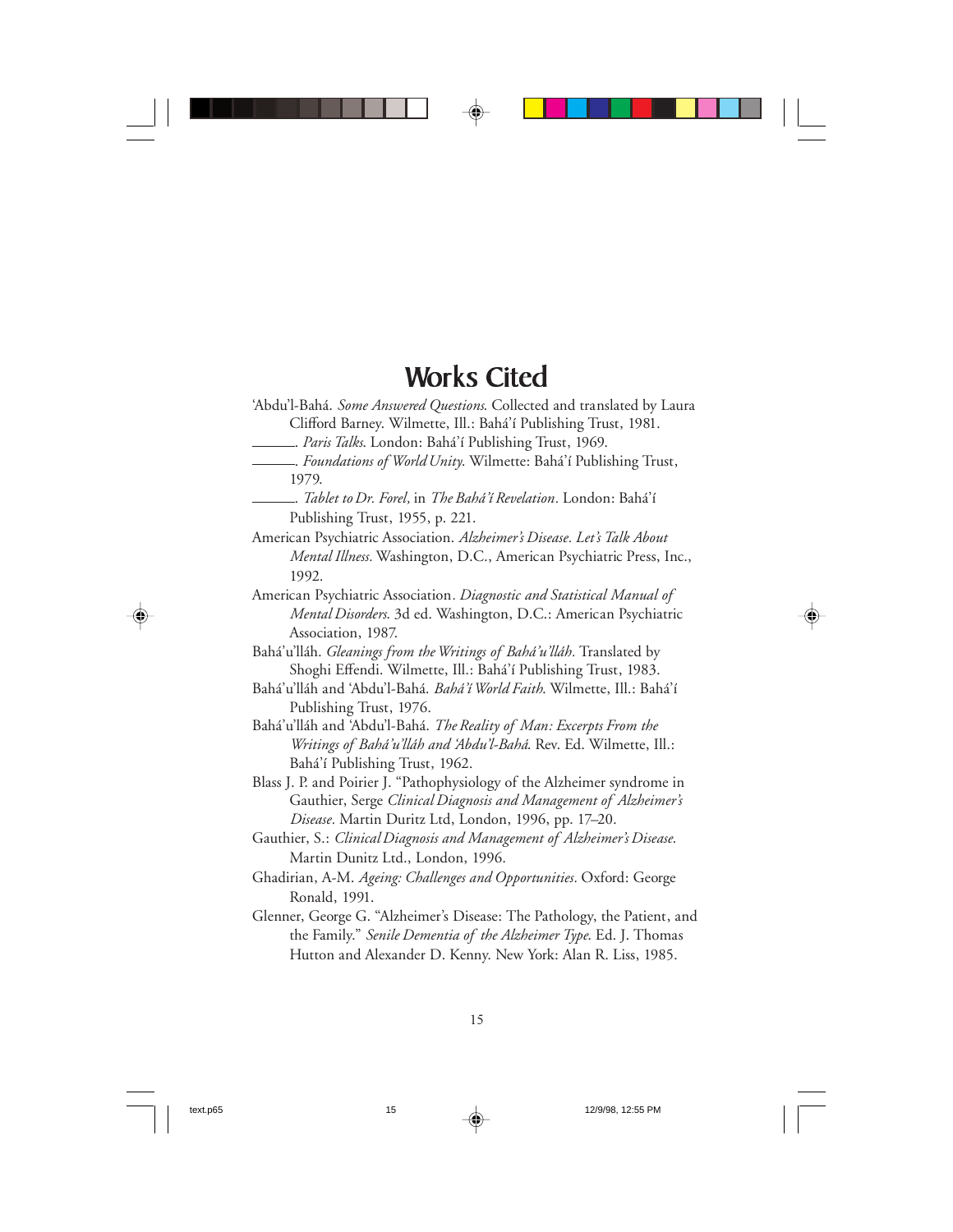- *Lights of Guidance: A Bahá'í Reference File*. Comp. Helen Hornsby. New Delhi: Bahá'í Publishing Trust, 1983.
- Mace, Nancy L. and Peter V. Rabins. *The 36-Hour Day: A Family Guide to Care for Persons with Alzheimer's Disease, Related Dementing Illnesses and Memory Loss in Later Life*. Baltimore: Johns Hopkins University Press, 1981.
- "News & Notes: Families Provide Bulk of Care to Persons with Alzheimer's Disease and Other Dementias." *Hospital and Community Psychiatry* 35:9 September 1987.
- Small, Gary W. *Alzheimer's Disease and Other Dementing Disorders: Comprehensive Textbook of Psychiatry* (6th ed.). Ed., Harold I. Kaplan and Benjamin J. Sadock. New York: Williams & Wilkins, 1995.
- Small, Gary W. "Psychopharmacological Treatment of Elderly Demented Patients." *Journal of Clinical Psychiatry* 49:5 (Supplement), May 1988.
- Thal, Leon J. "Dementia Update: Diagnosis and Neuropsychiatric Aspects." *Journal of Clinical Psychiatry* 49:5 (Supplement), May 1988.
- United Nations. *Vienna International Plan of Action on Aging*. New York: United Nations, 1983.
- Zarit, S. H., N. K. Orr, and J. M. Zarit. *The Hidden Victims of Alzheimer's Disease*. New York: New York Press, 1985.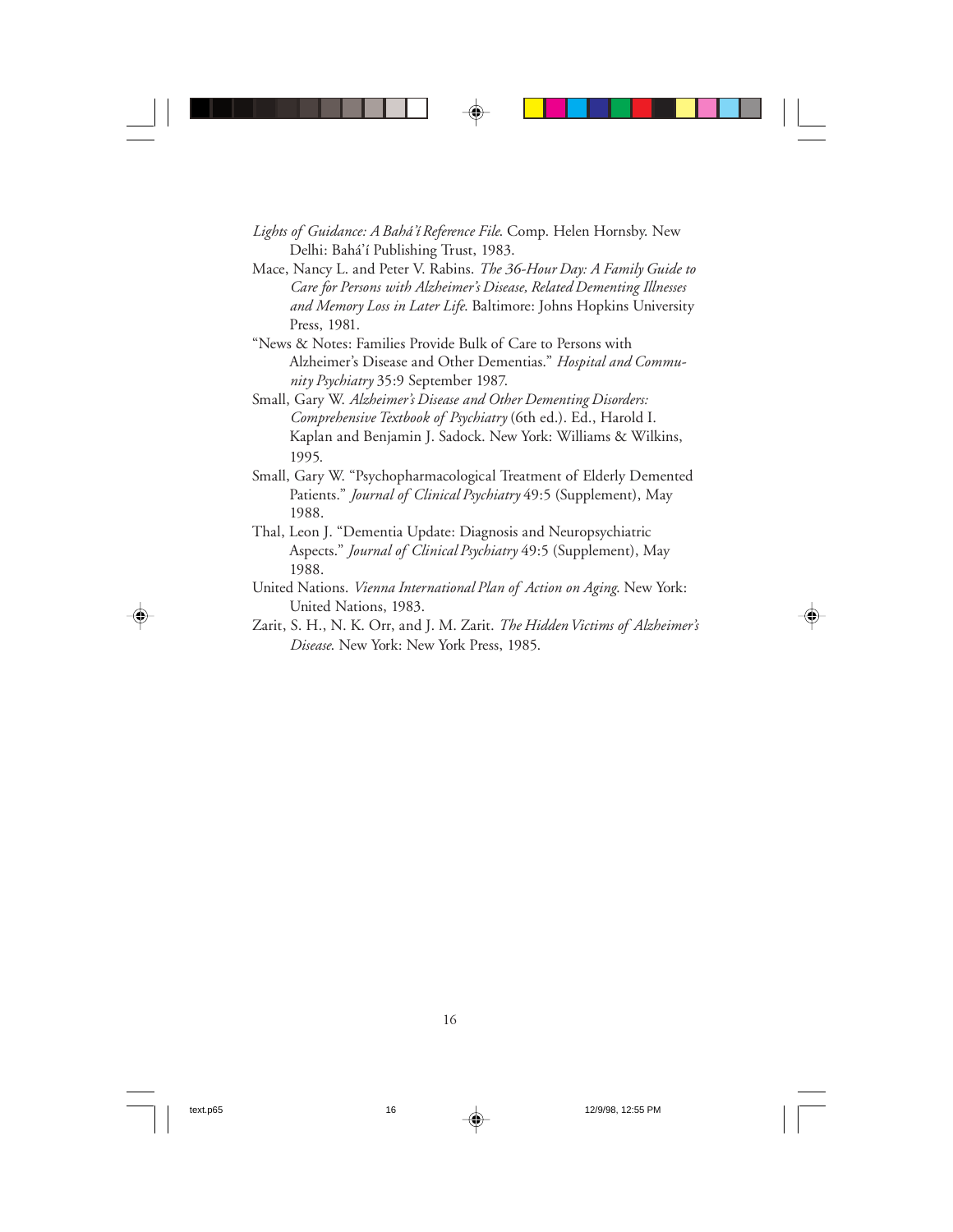## Biographical Note

Dr. Abdu'l-Missagh Ghadirian is a professor at the Faculty of Medicine of McGill University; a senior psychiatrist at the Royal Victoria Hospital, Montreal; a Fellow to the Royal College of Physicians and Surgeons of Canada; and a member of several national and international professional organizations. He is the author of numerous research articles and several books, including *In Search of Nirvana: A New Perspective on Alcohol and Drug Dependency* and *Ageing: Challenges and Opportunities, Environment and Psychopathology.* Dr. Ghadirian is a member of the Continental Board of Counselors for the Americas.